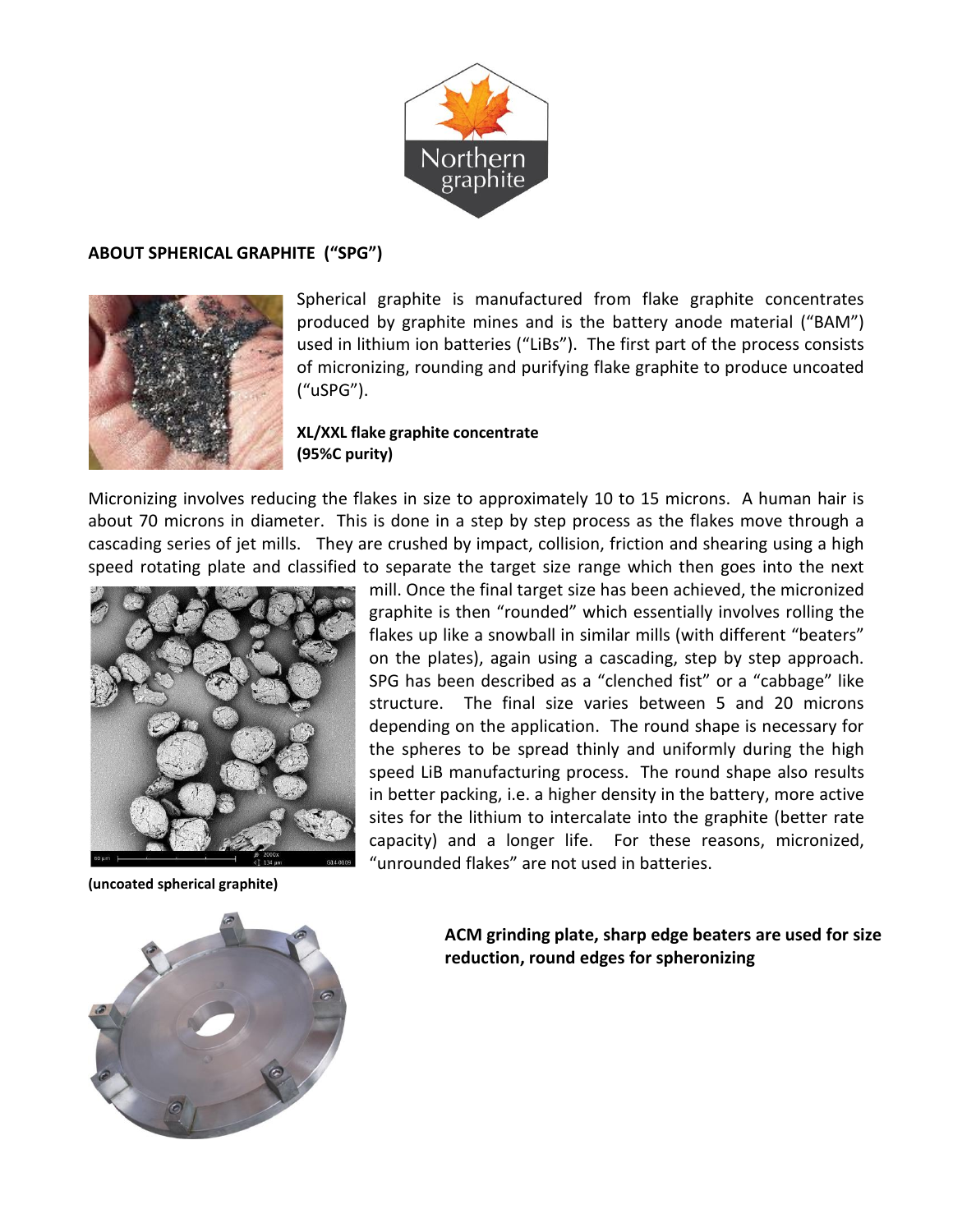A plant can consist of 15 to 20 mills in series. The process does not scale well so higher production means more mills, not bigger mills. The cost of micronizing and rounding is about US\$1,000/t. It is essentially electricity and wear parts as it is not labor intensive. Micronizing and rounding are not high technology. They are done using milling systems which can essentially be bought off the shelf in China. There are suppliers outside of China but they are more expensive.



## **A Chinese SPG Plant**

Due to losses during the micronizing and rounding stages, three tonnes of flake graphite concentrate are required to produce one tonne of SPG and this represents a major cost. The waste is essentially powder and dust which has little value. Industry yields have improved to 40 per cent or more and Northern and some other companies have reported yields in excess of 50 per cent. Small flake graphite (less than 100 mesh) is used to make SPG because it is cheap and readily available. Medium and large flake can also be used but prices for these grades are higher and it does not make economic sense to turn them into SPG. Small flake graphite currently sells for approximately \$500/t in China so raw material costs to produce one tonne of SPG are \$1,250 based on a 40 per cent yield.

Most flake graphite can probably be made into SPG but that does not mean it would be commercially used. Some concentrates are better than others. Concentrates with low bulk density translate into a battery with lower energy density and are not preferred. Also, concentrates with a high percentage of fines will result in a low yield of SPG.

Micronized and rounded material is then purified from approximately 94%Cg to 99.95%Cg using hydrofluoric and sulphuric acid as impurities affect battery performance. (Cg means carbon in graphitic form as opposed to carbon atoms which are tied up in the molecular structure of other minerals). Wet chemical purification is a low cost process in China, approximately US\$300/t. However, large quantities of water are required to rinse the graphite and the costs of neutralizing agents and proper environmental and health and safety practices with respect to handling HF can increase costs to US\$1,000/t. This is one of the reasons almost all uSPG is produced in China.

The HF process can be used in the west but HF is a very nasty substance and the costs are substantially higher. This has lead many companies to look for alternative purification methods which usually involve high temperature thermal treatment, chlorine, alkaline reagents or some combination of them. A number of junior graphite companies have announced purification processes but it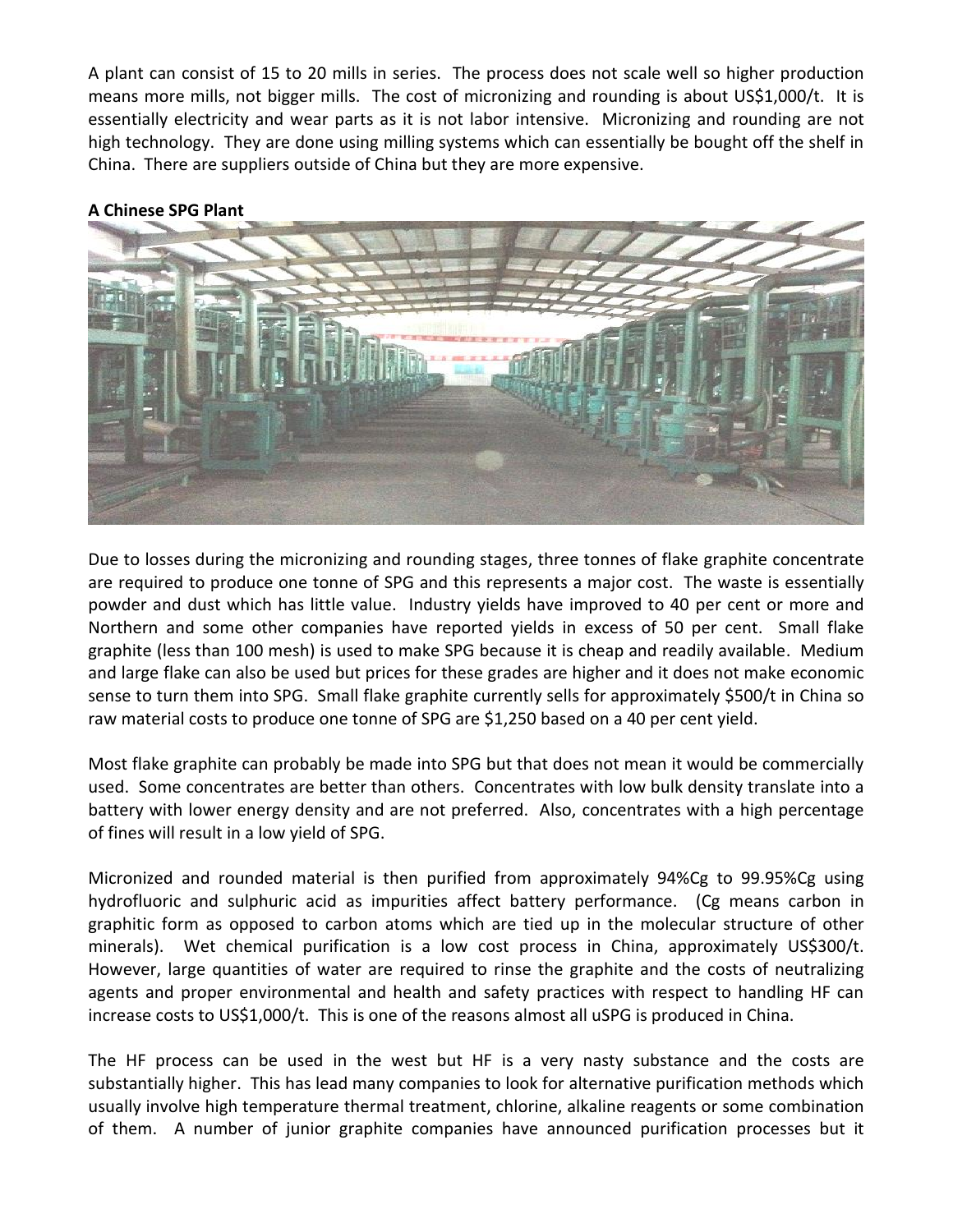remains to be seen whether any of them have real solutions that can match the low capital and operating costs of the Chinese. This is a big issue with respect to developing a competitive SPG supply in the west. It also highlights that green electric vehicles have a component in their batteries which may not be so green.

Not only does SPG have to be 99.95 per cent pure but there are strict requirements with respect to the remaining impurities, i.e. less than 50 ppm Fe or S and almost no metallic elements. Most, but probably not all, graphite concentrates can achieve these specifications but it is a function of cost. The Chinese demand a starting purity of 94%Cg, or better yet 95%Cg, and it must be cost efficient to get to 99.95%Cg. A number of junior graphite companies will produce at least some concentrates which are less than 94 per cent Cg and therefore not suitable, at least by Chinese standards.

The cost of producing uSPG in China is therefore about US\$2,500/t plus various taxes, depreciation, transportation and other costs. The selling price is approximately US\$3,000/t making it a low margin business despite inexpensive raw material costs, low labour rates and weak environmental regulations. uSPG is essentially a commodity that is sold to battery anode material manufacturers. Producing it would be the first step for any junior graphite developer wanting to enter this market. Almost all is currently manufactured in China and there is excess capacity. However, it is likely that the substantial projected growth in EV demand will lead to higher prices which are needed to build capacity in the west. The challenges are a purification technology and cost competitiveness with the Chinese. All car manufacturers want to be green but they are phobic about cost control and are not willing to pay a premium to achieve it.

Coating is the next step in producing BAM. For common batteries used in small devices the spheres are coated with a thin layer of pitch or asphalt and baked at over 1,200°C. This covers the uSPG with a hard carbon shell that protects the sphere from exfoliation and degradation during expansion and contraction with charging and discharging. It also inhibits the ongoing reaction of the electrolyte with the active graphite inside the sphere itself. Both of these processes reduce battery capacity and life. This type of coating adds about \$1,000 to the cost and selling prices are in the range of US\$4,000 to \$6,000/tonne for coated SPG or "cSPG".

Anode material made with natural graphite has a higher capacity and is less expensive than synthetic graphite. As a result, natural graphite has been largely used in small devices which helped fuel the substantial growth in the three C market, cell phones, cameras and computers. However, the cycle life of natural graphite is lower than synthetic. If your cell phone battery only has 50 or 60 per cent of its original capacity after three or four years you don't care much because you will be buying the latest offering from Samsung or Apple. However, a Tesla has to have 80 per cent of its battery capacity after eight years. The value of the car is in the battery. This has lead BAM manufacturers to seek ways to increase the cycle life of natural graphite. There are three.

The first is using a CVD coating process. The second is subjecting the SPG to very high temperature heat treatment, essentially "re-graphitizing" the graphite and mimicking the synthetic graphite manufacturing process. This repairs defects in the graphite crystal structure which is where breakdowns occur during charge and discharge cycles. Heat treatment is \$2,500-3,000/t and is the largest single cost in producing BAM. The third is blending natural and synthetic graphite to take advantage of the strengths of each.